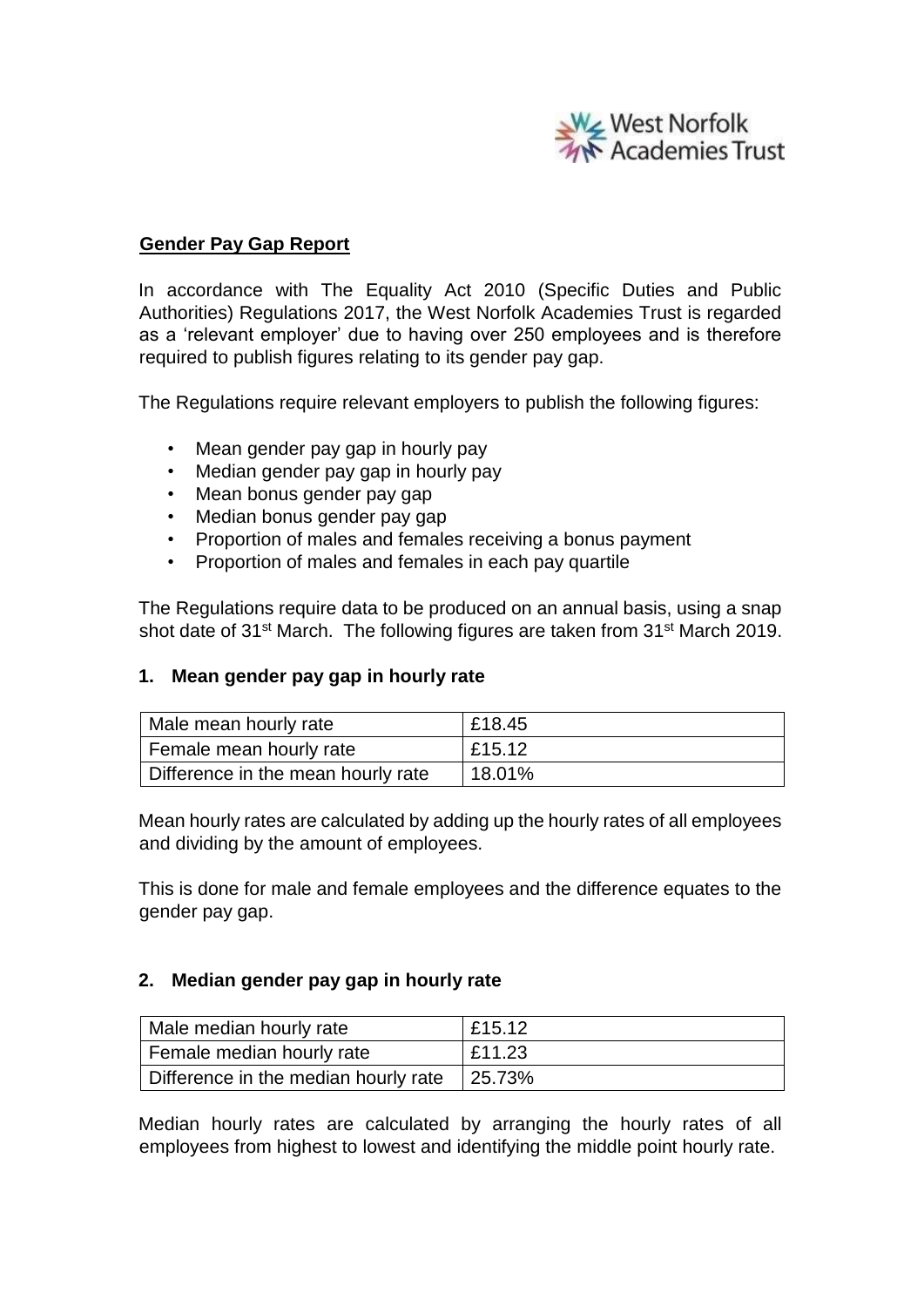This is done for male and female employees and the difference equates to the gender pay gap.

## **3. Bonus payments**

No bonus payments were paid during the period 1 April 2018 and 31 March 2019 and so no data is provided in relation to this.

# **4. Proportion of males and females in each pay quartile**

|                       | Male % | Female % |
|-----------------------|--------|----------|
| Lower quartile        | 14.6   | 85.4     |
| Lower middle quartile | 29.7   | 70.3     |
| Upper middle quartile | 18.9   | 81.1     |
| Upper quartile        | 37.0   | 63.0     |

Quartiles are calculated by arranging the hourly rates of all employees from highest to lowest and dividing the number of employees into four equal groups.

Each quartile is then split into male and female employees to identify the proportion in each group.

# **5. Supporting narrative**

The West Norfolk Academies Trust workforce demographic is overwhelmingly female. At the snapshot date of 31<sup>st</sup> March 2019, the Trust employed 739 staff. Of these employees, 185 (25%) are male and 554 (75%) are female.

There is a higher proportion of female employees in every quartile of the workforce. However, there is less difference between the number of males and females within the upper quartile. This is shown in the table in section 4.

This is largely because there are very few males employed in a large number of support staff roles in our schools, for example teaching assistants, cleaning staff and administration. These roles almost all fall within the lower two quartiles of the salary data. The majority of these roles are part-time, often giving flexibility to work within school hours and term-times. These roles therefore, attract many who are the principal carer to children, the national majority of which are female (ONS, 2019). The Trust also employs proportionally more females in teaching roles which almost all fall within the upper two quartiles of the salary data. However, when looking at Leadership posts, which all come